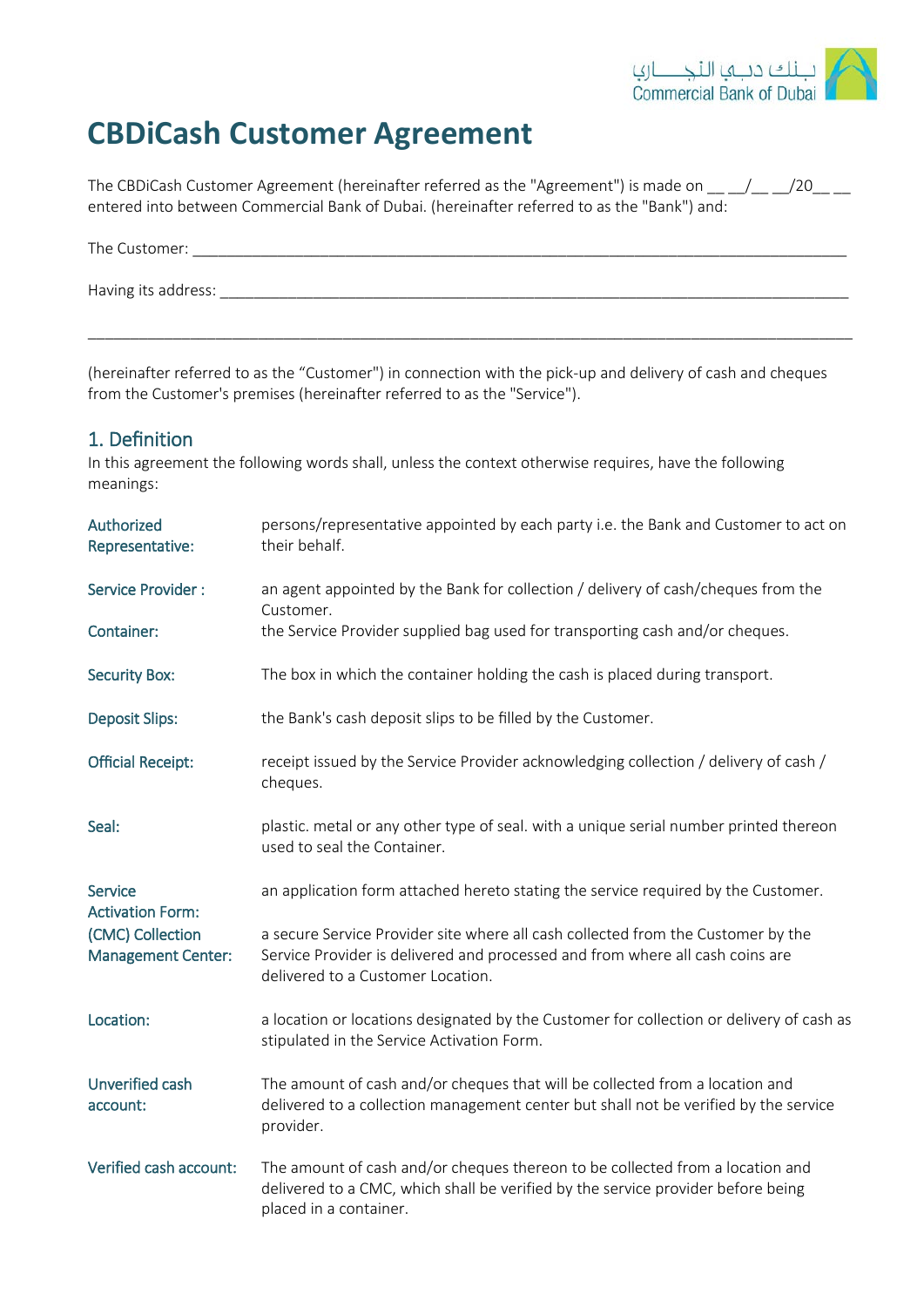

## 2. The service

- 2.1 Services consist of collection and delivery of cash and/or cheques by the service provider in a container from a location and delivery thereof to a CMC and/or the collection of cash by the service provider in a container from CMC and delivery thereon to a location.
- 2.2 Bank's authorized representative shall be any employee or agent of the bank duly authorized by the bank in this regard from time to time, and as communicated to the customer via letter detailing the name and photograph of the employee.
- 2.3 The service provider will pick-up cash and/or cheques from the customer's premises in accordance with the customer agreement and give a receipt in the form specified by the bank for this service.
- 2.4 The service provider will deliver cash and/or cheques to the customer's representative at the customer's premises in accordance with the customer agreement and obtain a signature of such delivery from the customer's representative.
- 2.5 The customer will ensure that the cash is sorted by denomination and properly bundled. All cash collected from the customer will be deposited into the customer's account with the bank on the value date mentioned in the customer agreement. Cheques will be credited to the customer's account with the bank only upon realization of funds.
- 2.6 The bank will be responsible for loss of cash delivered by the customer to the service provider only if the service has signed and stamped a receipt for the cash in the specified form of the bank, delivered it to the customer and taken possession of the cash. The bank's responsibility for loss of cheques picked-up from the customer will be limited to the charges for the service relating to such pick-up.
- 2.7 Provided in all cases, the liability of the bank to the customer for loss of cash in a single pick-up or delivery will be limited to maximum of AED 5,000,000 (UAE Dirham Five Million Only) or equivalent in other currency.
- 2.8 The bank shall not be liable to the customer or any other party in any way for any delay in performance or for the non-performance of any provision in any service agreement to the extent that such delay or non-performance is directly or indirectly caused by an event or a series of events beyond the control of the bank including, without limitation, acts of God and events such as fire, casualty, accident, riot, strike or any similar event.

# 3. Customer's information, instructions & obligations

- 3.1 The customer shall insure that the information provided to the bank is complete, accurate and upto-date.
- 3.2 The authorized representative of the customer shall liaise directly with the service provider or the authorized representative of the bank with regard to the cash service.
- 3.3 The customer undertakes to only use the container provided by the service provider for collection and delivery of cash or cheques and to ensure that such containers, together with the completed deposit slip, are placed in the security box by the service provider and use the bank's deposit slips for all deposits.
- 3.4 The customer agrees upon each delivery of a container, to confirm delivery thereof by signing the official receipt and to count and deliver cash and/or cheques to the service provider and to accurately complete the official receipt or to ensure that the service provider has done the same.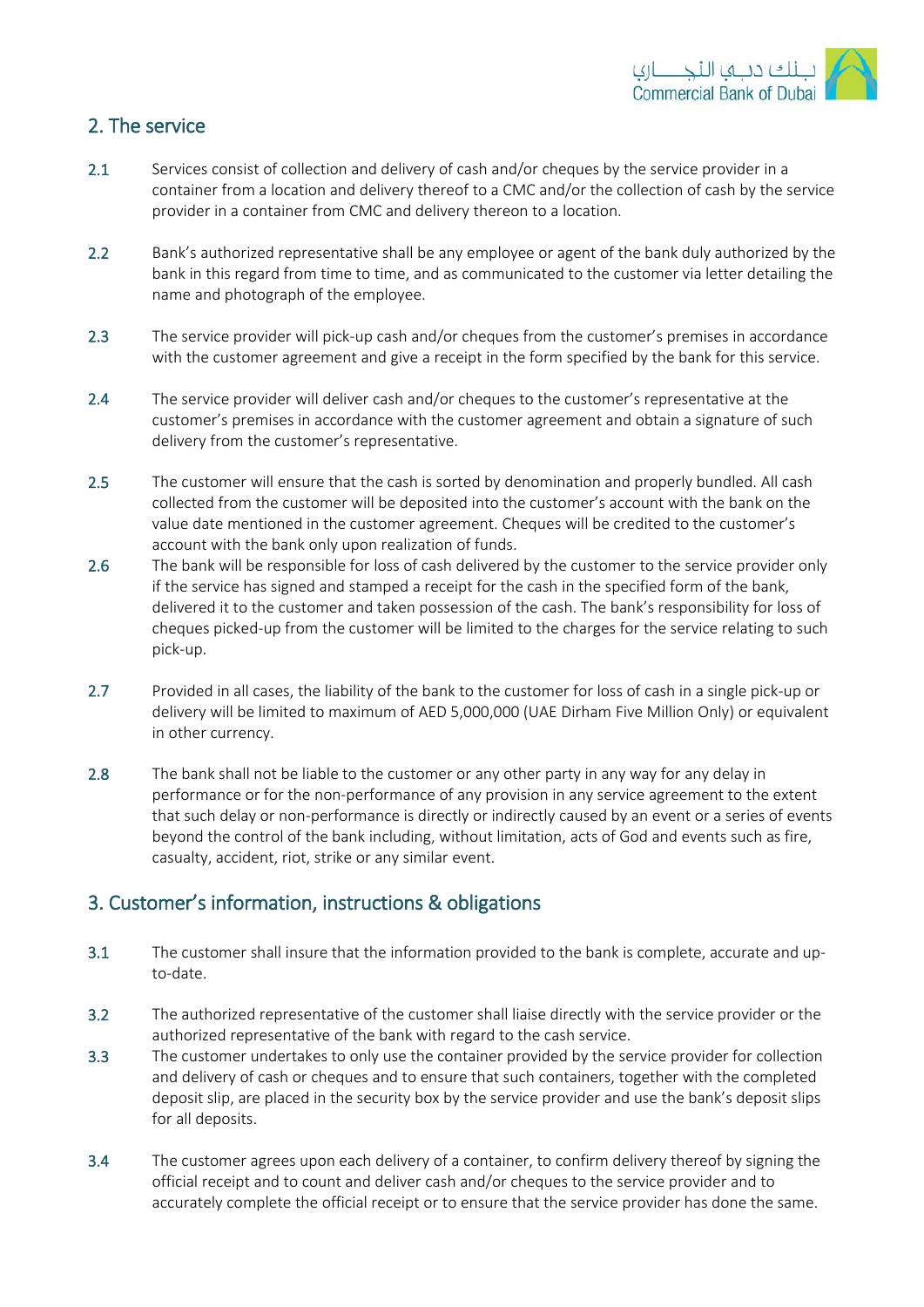

3.5 The Customer should ensure that the information contained on the Deposit Slip matches the information mentioned on the Official Receipt. In respect of cheques, upon discovery of a mismatch in the information contained on the Official Receipt and the amount of and/or number of cheques found in a Container collected from the Customer by the Service Provider, or upon the discovery of a discrepancy on the cheques itself, that the Bank shall have the right to cancel the cheques and return such to the Customer.

If the Customer selected Verified Cash Count and there is a mismatch in information contained on the Official Receipt and information contained on the Deposit Slip, provided the Seal of the Container has not been damaged or is not missing, then the Bank shall have the right to amend the Deposit Slip based on the information contained in the Official Receipt;

- 3.6 The Customer agrees upon selecting the Unverified Cash Count and there is a mismatch in information contained on the Official Receipt and information on the Deposit Slip, provided the Seal of the Container has not been damaged or is not missing, the Bank shall have the right to amend the Deposit Slip based on the count of the Service Provider.
- 3.7 The Bank shall, regardless of whether the Customer selected Verified Cash Count or Unverified Cash Count, upon the discovery of counterfeit notes collected from the Customer by the Service Provider, shall have the right to credit the Customer's account(s) with an amount which excludes the amount of the counterfeit notes and amend the Deposit Slip accordingly, and shall have the right to reverse any deposits which has already been credited in his account equal to the amount of such counterfeit notes:
- 3.8 The Customer agrees that he must make any claim for cash discrepancy immediately upon receipt of the cash from the Bank's Representative failing which the Customer shall have no right to make any claim. For collection of cash, in the event of any difference in the count of the Customer and the Bank, the count of the Bank will be final and binding.
- 3.9 The Customer agrees not to use the cash service for collection of any documents or materials other than cash and cheques and not to exceed the value limit of each individual Container as stipulated in the Service Activation Form.
- 3.10 The Customer agrees to advise the Bank of his Authorized Representative and to inform the Bank in case of any changes in his Authorized Representative in order to obtain the Bank's confirmation.
- 3.11 The Customer agrees that the Customer's Authorized Representative will be present at the Customer's premises during the time periods stated for pick-up and delivery in the Service Activation Form. If the Customer's Representative is not present or available in the Customer's premises and the Bank's Representative arrives for the pick-up or delivery of cash and/or cheques in accordance with the Service Activation Form, the Bank's Representative will not be obliged to wait for the Customer's Representative. In such event the Customer will be obliged to pay for the Service as if the pick-up or delivery had occurred.
- 3.12 The Customer agrees that in the event the Service is not available and the Customer wishes to stop payments to the Bank, the Customer shall notify the Customer's branch of account and complete any written documentation reasonably requested by the Bank in order to stop such service.

## 4. Charges and Fees

4.1 The Customer agrees to pay fees and charges applicable to the provisions of the Service set out in its pricing schedule. The Bank may amend any such schedule or schedules from time to time by sending notice in the form of a revised pricing schedule to the Customer pursuant to the provisions of this Agreement dealing with notifications and amendments and such provisions shall apply to